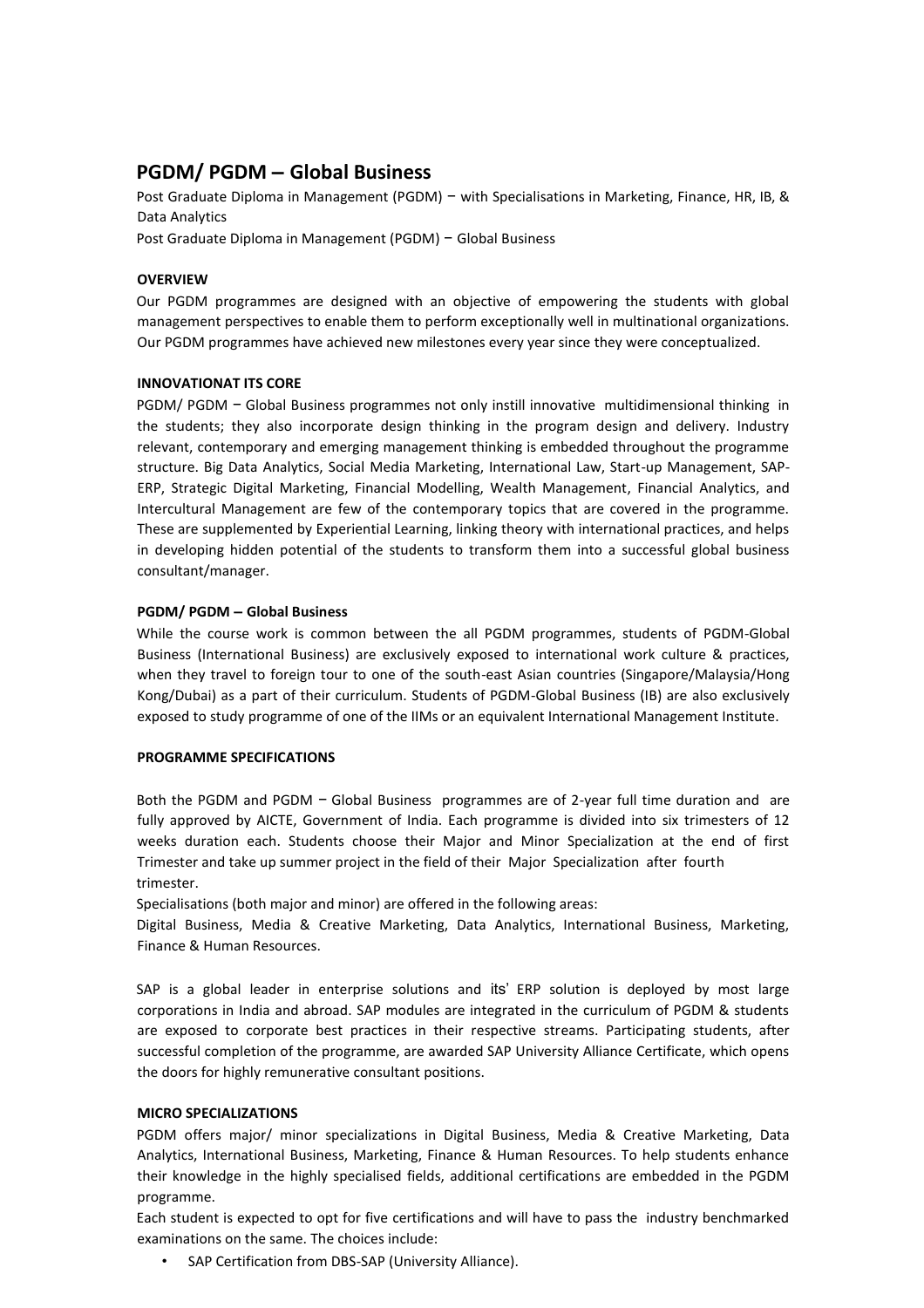- Data Analytics using R/ Python
- NISM Certifications on Mutual Funds/ Security Analyst/ Derivatives
- **SEO Certification**
- Certification of Social Media Marketing
- Certificate course on IPR
- Recruiter Certificate Program
- Certification on Labour Laws Practices
- Certification on HR Analytics & Metrics
- Language Proficiency Elementary French
- Art of Living Youth programme

# **SYLLABUS**

DBS Global focuses on developing professionals that are at ease in the international arena. Hence, the curriculum is designed to be contemporary, international &industry oriented, and takes the best practices from top management institutions in India and abroad. The curriculum is dynamic in nature, and continuously evolving to incorporate the latest developments in the Industry. Proposed syllabus for the forth coming session is given below. Please note that the structure may undergo changes any time based on the requirements.

# **Trimester – I Code Term I (8 Core Subjects)**

- 1. G01 Managerial Economics I 2. F01 Financial Reporting and Analysis - I 3. M01 Marketing Management - I 4. I01 Global Business Environment 5. H01 Human Resources Management 6. G02 Production and Operations Management 7. D01 Business Statistics 8. G03 Experiential Learning - I **Trimester – II Code Term II (7 Core + 1 Elective)**  1. G04 Managerial Economics - II 2. F02 Financial Reporting and Analysis - II 3. M02 Marketing Management - II 4. G05 Entrepreneurship 5. H02 Organizational Behaviour 6. D02 Data Analytics − I 7. Elective-1 Major
	-
	- 8. **GO6** Experiential Learning II

## **Trimester – III Code Term III (5 Core + 3 Electives)**

- 1. G07 Enterprise Resource Planning using SAP -I
- 2. F03 Corporate Finance
- 3. G08 Research Methodology
- 4. D03 Data Analytics II (incl. AI and ML)
- 5. Elective-2 Major
- 6. Elective-3 Major
- 7. Elective-1 Minor
- 8. **G09** Experiential Learning III

# **Trimester – IV Code Term IV (2 Core + 5 Electives)**

- 1. G11 Strategic Management
- 2. G12 Legal Environment of Business
- 3. Elective-4 Major 4. Elective-5 Major 5. Elective-6 Major
- 6. Elective-7 Major
- 7. Elective-2 Minor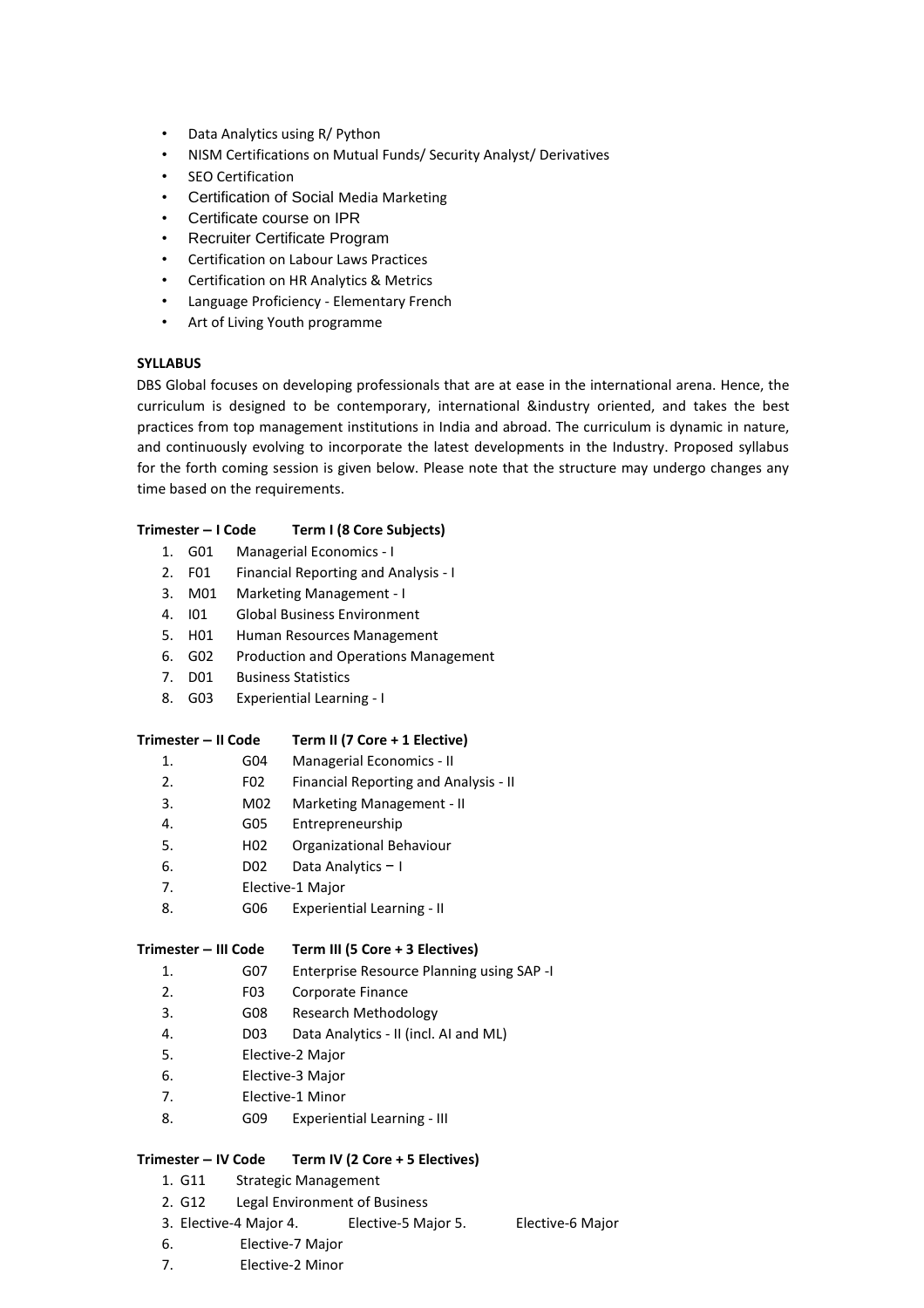## **Trimester – V**

#### **Code Term V (1 Core and 5 Electives)**

- 1. G13 Business Ethics and Corporate Governance
- 2. Elective-8 Major
- 3. Elective-9 Major
- 4. Elective-10 Major
- 5. Elective-11 Major
- 6. Elective-3 Minor
- 7. G14 Experiential Learning IV

#### **Trimester – III Code Term VI (2 Core + 2 Electives)**

- 1. G15 Dissertation Project
- 2. Elective 12 Major
- 3. Elective 4 Minor

## **ELECTIVES**

#### **Marketing**

## **Code Course**

- 1. M11 Consumer Behaviour
- 2. M12 Services Marketing
- 3. M13 Integrated Marketing Communication
- 4. M14 SAP ERP -II (SCM)
- 5. M15 B2B Marketing
- 6. M16 Marketing Research & Analytics
- 7. M17 Sales & Distribution
- 8. M18 Brand and Product Management
- 9. M19 Retail Marketing
- 10. M20 International Marketing
- 11. M21 Strategic Digital Marketing
- 12. M22 Rural Marketing
- 13. M23 Customer Relationship Management

# **Finance**

## **Code Course**

- 1. F11 Introduction to Capital Markets (incl. MF)
- 2. F12 Bank Management
- 3. F13 Financial Markets and Services
- 4. F14 SAP ERP -II (FICO)
- 5. F15 Financial Derivatives
- 6. F16 Multinational Financial Management
- 7. F17 Security Analysis and Portfolio Management
- 8. F18 Financial Modelling & Valuation
- 9. F19 Corporate Tax Planning
- 10. F20 Financial Analytics
- 11. F21 Financial Planning and Wealth Management
- 12. F22 Risk Management in Banking and Financial Markets
- 13. F23 Fintech Business Models

# **Human Resources**

#### **Code Course**

- 1. H11 Employee Relations Management
- 2. H12 Performance Management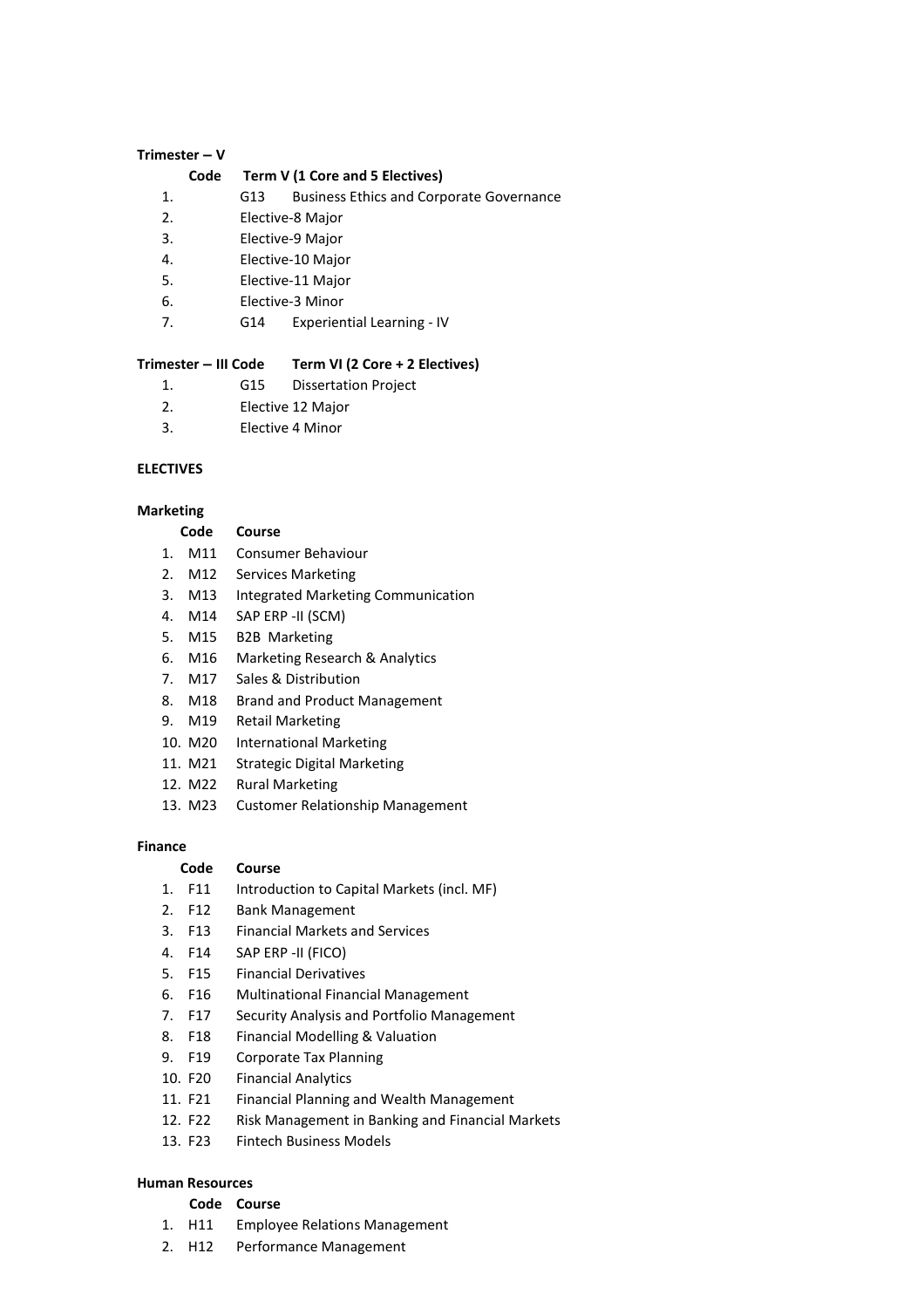- 3. H13 Learning & Development
- 4. H14 SAP ERP -II (HCM)
- 5. H15 Talent Acquisition and Management
- 6. H16 HR Analytics and Metrics
- 7. H17 Managing Diversity in the Workplace
- 8. H18 Legal Issues in HRM
- 9. H19 Compensation & Benefits Management
- 10. H20 Collective Bargaining and Negotiation Process
- 11. H21 Organization Development & Change Management
- 12. H22 International HRM/ Intercultural Management
- 13. H23 Emotional Intelligence

## **Global Business**

## **Code Course**

- 1. I11 Foreign Trade Policy of India
- 2. I12 International Logistics Management
- 3. I13 International Trade
- 4. I14 SAP ERP -II (SCM)
- 5. I15 Multinational Financial Management
- 6. I16 Indian Customs Act
- 7. I17 Import-Export Documentation
- 8. I18 International Business Strategy
- 9. I19 International Marketing
- 10. I20 International Business Law
- 11. I21 Global Economy and Emerging Industries
- 12. I22 International HRM/ Intercultural Management (MOOC/ Class)

#### **Digital Business\***

# **Code Course**

- 1. D11 Data Mining Techniques
- 2. D12 Data Mining Applications
- 3. D13 Big Data Analytics & Cloud Computing
- 4. D14 Advanced Data Analytics
- 5. D15 Transforming industries in Digital Economy
- 6. D16 Digital Business Models
- 7. D17 Integrated Marketing Communication
- 8. D18 HR Analytics and Metrics
- 9. D19 Marketing Analytics
- 10. D20 Financial Analytics
- 11. D21 Fintech and Block Chain Technology
- 12. D22 Artificial Intelligence and Machine Learning Applications

## **Media &Advertising\***

#### **Code Course**

- 1. M11 Cultural Contexts of Communication
- 2. M12 Advertising and Public Relations / Corporate Communication
- 3. M13 Media, Entertainment & Data: Business Ecosystems
- 4. M14 Media Management
- 5. M15 Customer Experience Design
- 6. M16 Consumer Insight Mining
- 7. M17 Measurement and Metrics: Brand, Media and Advertising
- 8. M18 Account Planning& Management
- 9. M19 Strategic Audience Research & Media Planning
- 10. M20 Campaign Planning